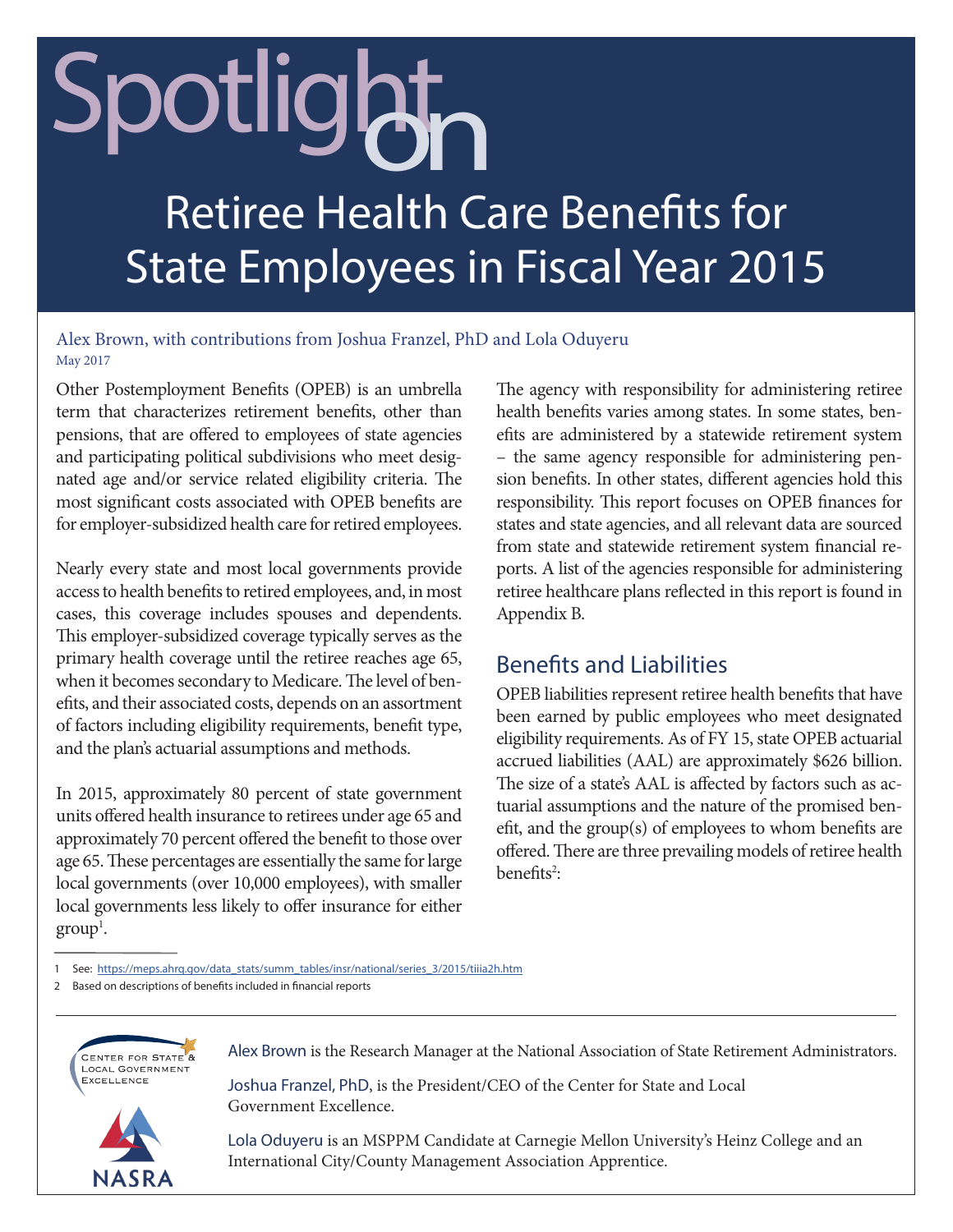- 1. A premium-based benefit that provides a subsidy equal to an established percentage of monthly health care premiums. The cost of a benefit delivered in this fashion can rise and fall depending on the overall cost of health insurance. A premium-based benefit is the most common method of delivering retiree health care, and subsidies can range from 10 percent to 100 percent of required premiums. In most cases, the level of the premium subsidy depends on the retiree's years of service.
- 2. A fixed-dollar benefit is based on a dollar-certain subsidy, typically expressed as a maximum annual benefit or a fixed-rate contribution per year of service that is provided to retirees regardless of the cost of monthly premiums.
- 3. An implied subsidy results from an arrangement in which risk-pooling includes both active and retired members. In this arrangement, retirees generally are required to pay 100 percent of their premium, with no direct subsidy provided. However, the total premium rate is effectively subsidized by the insurance rate premiums of the active employees in the pool, resulting in a lower rate than would be available to a retiree-only pool. As such, an implied subsidy is equal to the difference between the average retiree cost and the

Figure 1: FY15 State OPEB Liabilities by Benefit Type

blended premium rate.

In addition to these broad plan designs, some states provide employees with an opportunity to invest their own contributions in a defined contribution account for purposes of defraying the cost of health care services.

OPEB liabilities are long-term liabilities, meaning they are expected to be paid over the lifetime of employees eligible to receive benefits, typically 30-50 years, rather than all at once. Approximately \$585 billion, or 93 percent, of state OPEB liabilities are not presently funded by assets, meaning that approximately 7 percent of these liabilities are funded.

As shown in Figure 1, the median state OPEB unfunded actuarial accrued liability (UAAL) is approximately \$2.7 billion, and the average is just over \$12 billion. This difference is indicative of the effect of several states with large UAAL exerting a disproportionate effect on the average state OPEB UAAL. Ten states – New Jersey, Texas, New York, California, Illinois, North Carolina, Connecticut, Pennsylvania, Florida, and Massachusetts – account for \$451 billion, or nearly 77 percent of the aggregate state OPEB UAAL.

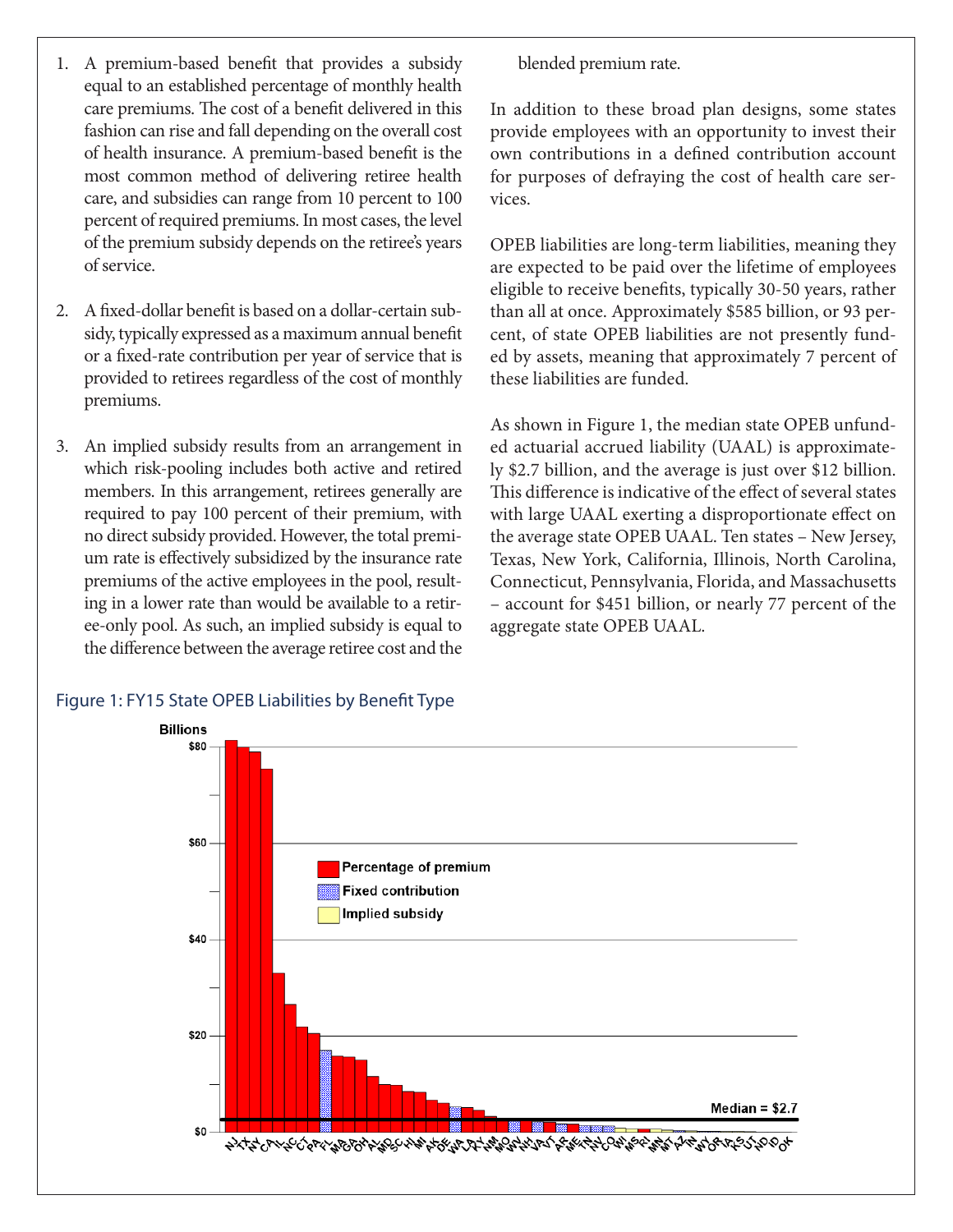Another notable trend is the variation in UAAL by benefit type. States in which retiree health benefits are tied to premiums are responsible for \$547 billion, or 93.5 percent of the total state OPEB UAAL. States that offer fixed-dollar contributions for retiree health benefits account for approximately \$34 billion, or nearly 6 percent, and states whose coverage amounts to an implied subsidy are responsible for \$3.7 billion, or 0.6 percent.

### Funding and Required Contribtions

States differ with regard to funding methods for retiree health benefits. Most OPEB plans are funded on a pay-asyou-go basis, meaning the sponsoring government pays from current revenues the cost of benefits claimed in a given year. In recent years some states have established trust funds to accumulate assets to defray the cost of providing benefits in future years, in the same manner that public pensions typically are funded. As of FY 15, 31 states hold approximately \$41 billion in assets to pay future promised retiree health benefits, compared to \$32 billion held by 32 states as of FY 14. Figure 2 shows the relative distribution of OPEB assets for states with over \$1 billion in assets.

The level of OPEB assets varies significantly among states. Approximately 40 percent of all OPEB assets are held by the State of Ohio and its political subdivisions, whose public employee retirement systems administer retiree health

programs for nearly all public employees in the state. With over \$17 billion in assets, Ohio's retiree health plan cumulative funding ratio is nearly 54 percent, significantly higher than the median funding ratio of less than two percent.

Beginning in 2007, Governmental Accounting Standards Board (GASB) Statements 43 and 45 established accounting and reporting requirements for OPEB plans sponsored by state and local governments. The statements require that plans and their sponsoring governments calculate and disclose OPEB liabilities and an annual required contribution (ARC) which represents the sum of the normal cost (i.e., the cost of benefits accrued in the current year) and the amount needed to amortize the unfunded liability over a specified timeframe (no more than 30 years). New GASB statements, described below, succeed Statements 43 and 45 for fiscal years beginning after June 30, 2016 and 2017, respectively.

State governments contributed, in aggregate, an estimated \$18 billion to fund retiree health benefits in FY 15, a figure that represents approximately 42 percent of the aggregate ARC of \$42 billion.

State spending on retiree health benefits varies, from nearly zero to just over 5 percent of total state fund



Figure 2: Relative Distribution of State OPEB Assets for States with Over \$1 Billion in Assets (in millions)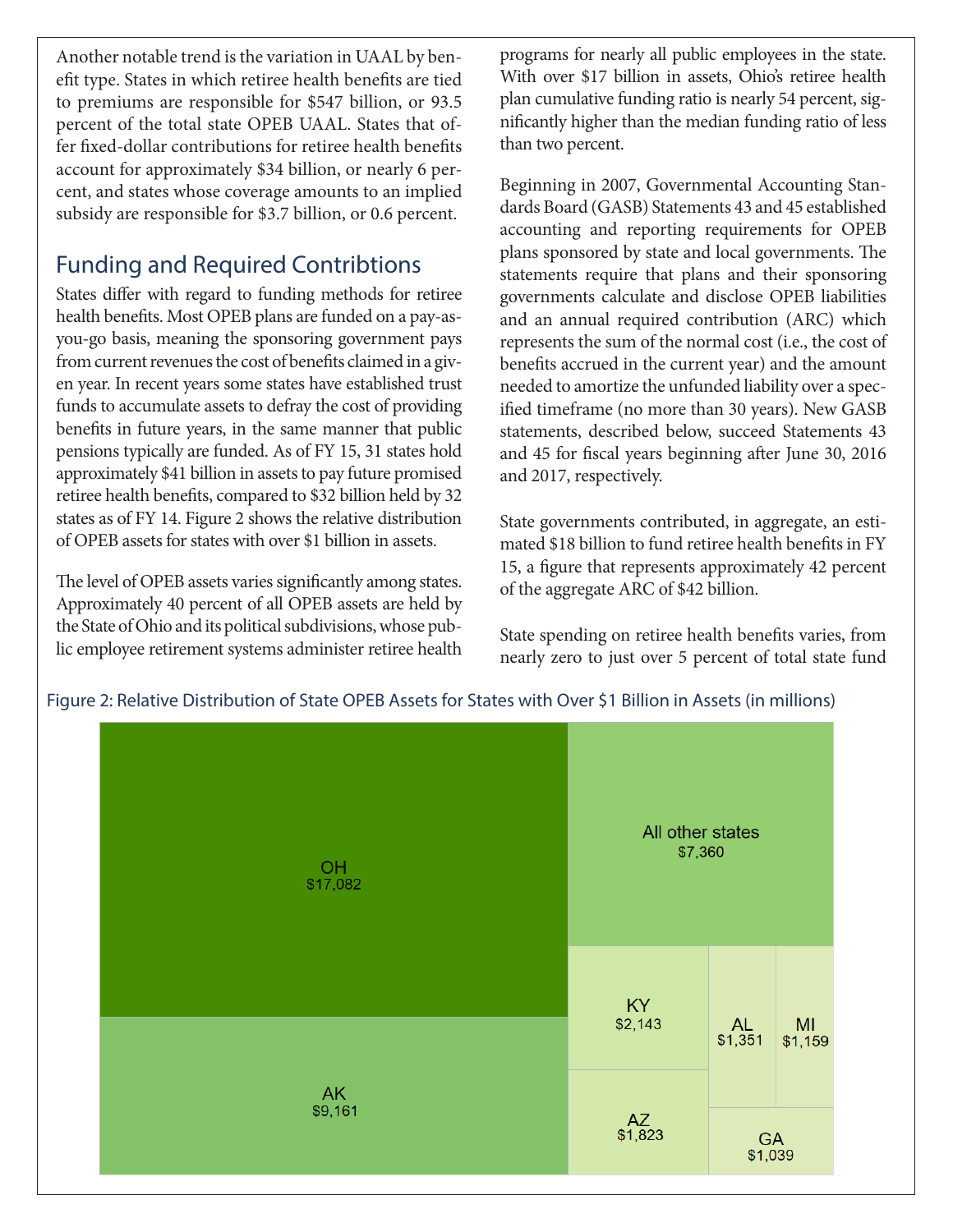expenditures (a figure that excludes expenditures from the sale of bonds and funds received from the federal government). For most states, these costs remain a relatively small percentage of state spending. As Figure 3 illustrates, in FY 15, states' actual OPEB spending was approximately 1.4 percent of state fund expenditures. Payment of the full ARC would increase spending to 3.4 percent of state fund expenditures<sup>3</sup>.

Figure 3: State Spending on Retiree Healthcare Benefits (Actual and ARC) as a Percentage of Total State Fund Spending, FY15



#### Key Assumptions

The determination of retiree health care liabilities is influenced by the selection and application of actuarial assumptions that form the baseline for expectations about member and economic behavior. Demographic assumptions include rates of termination, retirement, and death, as well as assumptions related to election of spousal or family coverage. Economic assumptions include monetary inflation, medical inflation, and the investment return assumption (discount rate). Assumptions are routinely measured against actual behavioral and economic experience, a process which can identify increases or decreases in a plan's liabilities. This section identifies trends in key economic assumptions.

The medical inflation assumption varies by medical plan type and Medicare coverage. The median short-term (approximately the next 5-10 years) medical inflation assumption for pre-Medicare retirees used by state OPEB plans in 2015 was 7.9 percent, and the median long-term (a period ranging from the next 10 to the next 80 years) assumption for the same group is 5.0 percent. When including Medicare-eligible cohorts, the median short term medical inflation assumption is 6.7 percent and the long-term assumption is 5.0 percent. These averages are relative to state and local government health expenditure annual growth benchmark estimates averaging 5.8 percent for the 2015-2025 timeframe<sup>4</sup>. Long-term medical inflation assumptions are subject to change, depending on changes in the overall cost of health coverage.

Monetary inflation underpins medical costs trends and investment returns. The retiree health plans in the sample use a mean and median inflation assumption of 3.0 percent, relative to the average rate of inflation for the past 30-year period of 2.7 percent<sup>5</sup>. Longer term projections for inflation are around 3 percent, a projection that informs long-term assumptions for medical inflation<sup>6</sup>. The average inflation assumptions for the health plans in the sample are about the same as the average assumption used by state and local pensions in 2013, which was 3.17 percent<sup>7</sup>. Medical cost trends are also supported by plan-specific factors such as the size and structure of the benefit, cost sharing, eligibility, and participation.

The investment return assumption, or discount rate, is the rate used to identify projected investment earnings on assets and to discount projected future cash flows to current dollars. Plans that fund OPEB benefits on a pay-as-you-go basis do not have any assets, so they are required to use a lower discount rate that, all else equal, increases the size of their liabilities. Per GASB standards, plans that hold OPEB assets are permitted to use a higher discount rate that reflects the expected rate of return on

<sup>3</sup> Author calculations based on FY 15 actual state OPEB expenditures and OPEB ARC, and FY 15 state general fund and other state fund expenditures published by the National Association of State Budget Officers: https://www.nasbo.org/mainsite/reports-data/state-expenditure-report

<sup>4</sup> See: http://www.cms.gov/Research-Statistics-Data-and-Systems/Statistics-Trends-and-Reports/NationalHealthExpendData/NationalHealthAccountsProjected.html

<sup>5</sup> Author calculations based on CPI-U data published by the U.S. Bureau of Labor Statistics, http://www.bls.gov/cpi/

<sup>6</sup> The Budget and Economic Outlook: 2017-2027, Congressional Budget Office

<sup>7</sup> Author estimate of 2013 data sets from Public Plans Database; www.publicplansdata.org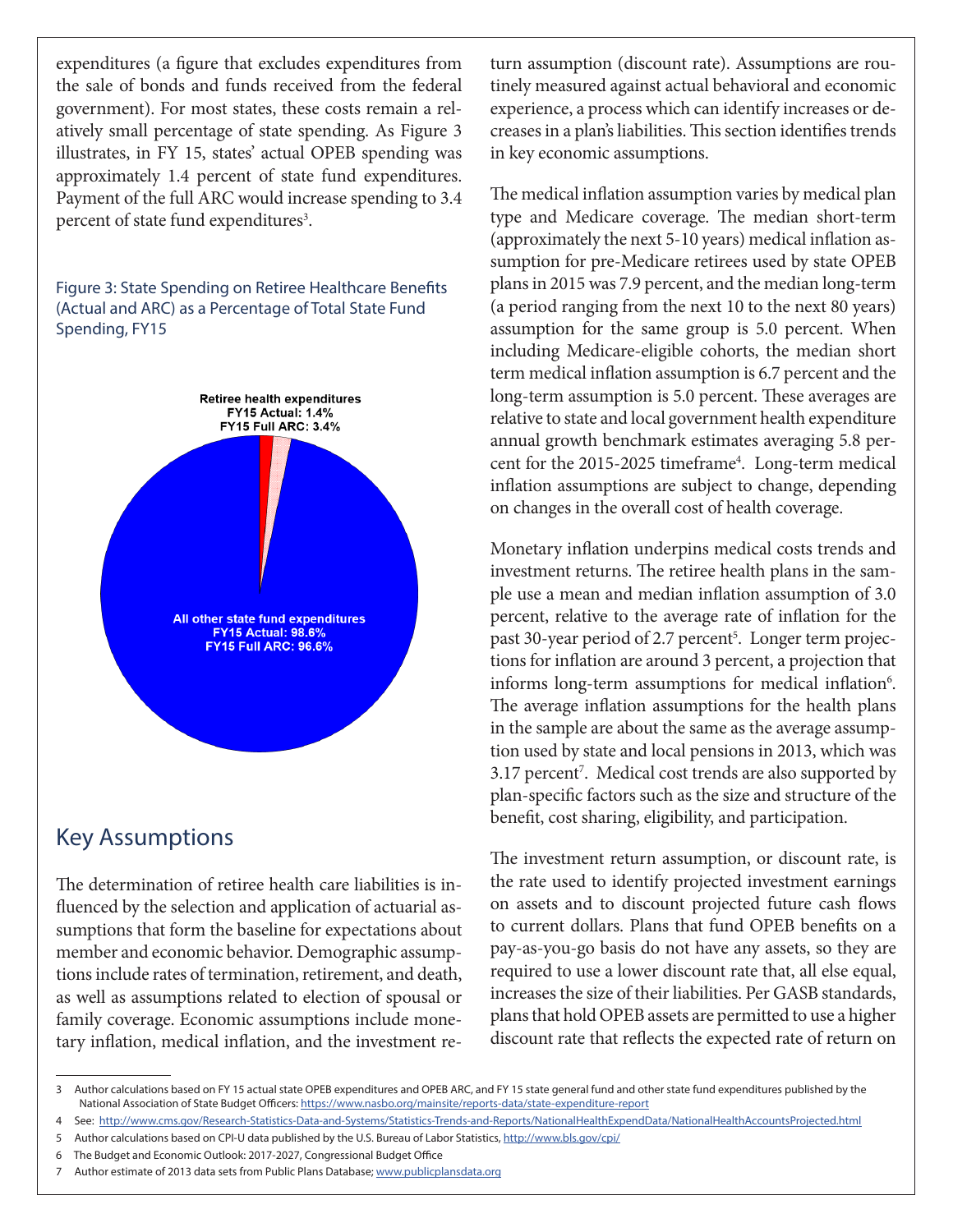their assets. The median investment return assumption used by state retiree health plans in FY15 was 4.5 percent. This is lower than the median assumption used by state pension plans, which is currently 7.5 percent<sup>8</sup>, likely reflecting, among other factors, the fact that not all states have accumulated OPEB assets, and, for those with an OPEB trust, the difference in asset allocations between pension and retiree health plans.

#### Accounting Changes

In June 2015, GASB approved two new statements applicable to OPEB plans and their sponsoring governmental entities. Statement 74, which applies to OPEB plans, replaced Statement 43 for plans with fiscal years commencing after June 15, 2016<sup>9</sup>. Statement 75, which applies to governments who sponsor OPEB plans, will replace Statement 45 for entities with fiscal years commencing after June 15, 2017<sup>10</sup>. Similar to the latest standards addressing public pensions (Statements 67 & 68), one principal characteristic of the new OPEB statements is that the rules, in addition to their primary objective of promulgating changes to OPEB accounting standards, will no longer provide funding guidance. One significant way in which OPEB plans and sponsoring governments will be impacted by the new standards is through changes to the calculation and reporting of OPEB liabilities. Statement 74 includes a requirement that a lower discount rate (based on a 20-year, tax-exempt municipal bond) be used to value the portion of a plan's liabilities for which assets are projected to be insufficient to pay projected benefits to current plan members (or, in the case of plans with no OPEB assets, to value all OPEB liabilities). To the extent that most OPEB plans are projected to exhaust their assets, this requirement will increase OPEB liabilities relative to existing levels.

Among other changes, the new standards eliminate the ARC as a required funding accounting disclosure. The ARC, as required by outgoing statements 43 and 45, is recognized as a benchmark for funding progress. In contrast, Statements 74 and 75, while requiring calculation and disclosure of the so-called actuarially determined contribution (ADC) in cases where one is calculated, are silent regarding funding.

Statements 43 and 45 established the first requirements to report state OPEB liabilities, which informed stakeholders of the presence and size of state and local government OPEB obligations. Similarly, the changes emanating from the implementation of Statements 74 and 75 are expected to instigate a renewed focus on OPEB plan liabilities, costs, and funding strategies.

#### Outlook & Conclusion

While OPEB liabilities in some states are quite large in dollar terms, annual costs remain, at 1.5 percent, which is a relatively small percentage of aggregate state expenditures. Most states contribute far less each year than the amount required to adequately fund benefits accrued each year and to service unfunded liabilities; increasing their annual OPEB outlay to match the required amount is estimated to require 3.4 percent of total spending.

Because of changes to accounting and reporting standards, state leaders are likely to focus more attention on contribution rates, prefunding retiree health benefits, or finding other ways to reduce their OPEB liabilities. Some state governments have flexibility to address retiree health benefit costs by reducing benefit levels, eligibility, or access. Such changes may be limited by law, which varies from state to state.

<sup>8</sup> See: http://www.nasra.org/returnassumptionsbrief

<sup>9</sup> GASB Statement 74 summary: http://www.gasb.org/cs/ContentServer?c=Pronouncement\_C&pagename=GASB%2FPronouncement\_C%2FGASBSummary-Page&cid=1176166370715

<sup>10</sup> GASB Statement 75 summary: http://gasb.org/cs/ContentServer?c=Pronouncement\_C&pagename=GASB%2FPronouncement\_C%2FGASBSummary-Page&cid=1176166370763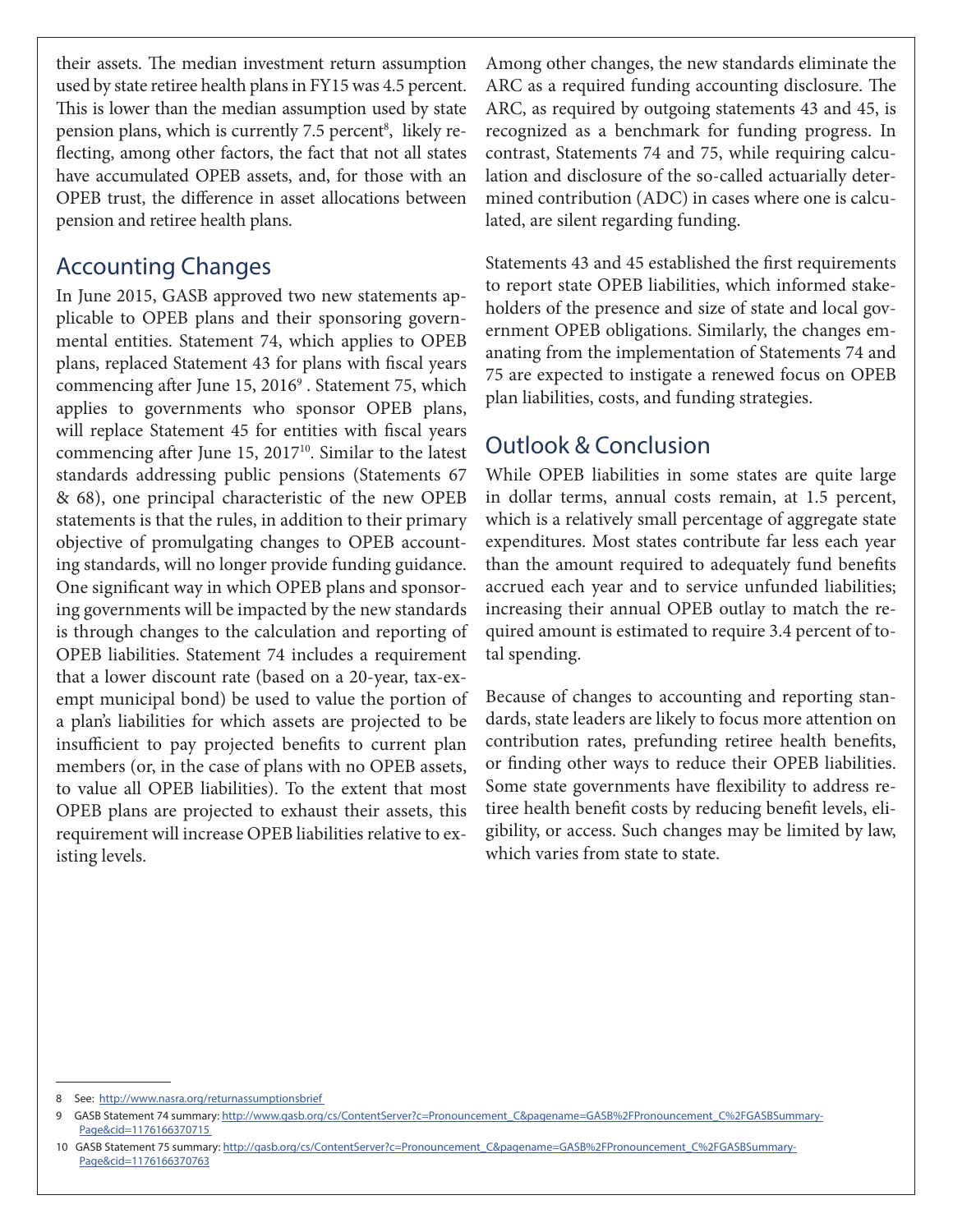## Appendix A: UAAL and OPEB Expenditure by State, FY 2015

| <b>State</b> | Unfunded<br><b>Liabilities</b><br>(\$millions) | <b>OPEB</b><br>Expenditure<br>(\$millions) | Percentage<br>of State<br>Expenditures (%) | <b>State</b> | Unfunded<br><b>Liabilities</b><br>(\$millions) | <b>OPEB</b><br>Expenditure<br>(\$millions) | Percentage<br>of State<br>Expenditures (%) |
|--------------|------------------------------------------------|--------------------------------------------|--------------------------------------------|--------------|------------------------------------------------|--------------------------------------------|--------------------------------------------|
| AL           | 11,638                                         | 360.0                                      | 2.4                                        | <b>MT</b>    | 467                                            | 13.9                                       | 0.3                                        |
| AK           | 6,712                                          | 503.9                                      | 4.9                                        | <b>NE</b>    | $\mathbf 0$                                    | 0.0                                        | 0.0                                        |
| AZ           | 355                                            | 106.0                                      | 0.5                                        | <b>NV</b>    | 1,428                                          | 60.9                                       | 0.8                                        |
| AR           | 1,795                                          | 49.3                                       | 0.3                                        | <b>NH</b>    | 2,454                                          | 76.07                                      | 2.2                                        |
| CA           | 75,494                                         | 2,028.2                                    | 1.3                                        | NJ           | 81,456                                         | 2,044.3                                    | $5.2$                                      |
| CO           | 1,328                                          | 84.6                                       | 0.3                                        | <b>NM</b>    | 3,363                                          | 149.4                                      | 1.4                                        |
| CT           | 21,966                                         | 571.5                                      | 2.8                                        | NY           | 77,359                                         | 1,550.8                                    | 1.6                                        |
| DE           | 6,111                                          | 227.8                                      | 3.1                                        | NC           | 26,615                                         | 800.3                                      | 2.6                                        |
| FL.          | 17,023                                         | 487.2                                      | 1.1                                        | <b>ND</b>    | 69                                             | 11.5                                       | 0.2                                        |
| GA           | 15,662                                         | 158.0                                      | 0.5                                        | OH           | 15,046                                         | 336.4                                      | 0.7                                        |
| HI           | 8,530                                          | 393.6                                      | 4.0                                        | OK           | 5                                              | 0.2                                        | 0.0                                        |
| ID           | 56                                             | 3.8                                        | 0.1                                        | OR           | 241                                            | 6.2                                        | $0.0\,$                                    |
| IL.          | 33,051                                         | 809.8                                      | 1.7                                        | PA           | 20,589                                         | 920.7                                      | 2.0                                        |
| IN           | 331                                            | 31.5                                       | 0.2                                        | RI           | 714                                            | 61.9                                       | 0.9                                        |
| IA           | 218                                            | 10.6                                       | 0.1                                        | <b>SC</b>    | 9,860                                          | 571.8                                      | 3.8                                        |
| KS           | 214                                            | 16.0                                       | 0.1                                        | SD           | $\mathbf 0$                                    | 0.0                                        | 0.0                                        |
| <b>KY</b>    | 4,612                                          | 332.0                                      | 1.7                                        | <b>TN</b>    | 1,441                                          | 76.4                                       | 0.4                                        |
| LA           | 5,128                                          | 191.4                                      | 1.0                                        | <b>TX</b>    | 79,936                                         | 2,108.8                                    | 2.8                                        |
| <b>ME</b>    | 1,765                                          | 93.8                                       | 1.8                                        | UT           | 185                                            | 31.6                                       | 0.3                                        |
| <b>MD</b>    | 10,008                                         | 438.5                                      | 1.6                                        | VT           | 2,096                                          | 43.4                                       | 1.3                                        |
| <b>MA</b>    | 15,893                                         | 636.9                                      | 1.4                                        | VA           | 2,172                                          | 151.0                                      | 0.4                                        |
| MI           | 8,386                                          | 766.0                                      | 2.4                                        | <b>WA</b>    | 5,274                                          | 73.8                                       | 0.3                                        |
| <b>MN</b>    | 667                                            | 32.4                                       | 0.1                                        | <b>WV</b>    | 2,712                                          | 153.0                                      | 1.2                                        |
| <b>MS</b>    | 732                                            | 32.4                                       | 0.3                                        | WI           | 893                                            | 42.1                                       | 0.1                                        |
| <b>MO</b>    | 2,732                                          | 94.3                                       | 0.6                                        | <b>WY</b>    | 244                                            | 10.8                                       | 0.1                                        |

#### Figure 4: FY15 State OPEB Expenditure (dollars and percentage)



A moderate correlation is observed between the size of a state's FY 15 OPEB expenditure and the size of the outlay as a percentage of total state spending. However, the percentage of FY 15 state spending on OPEB varies, with some states reporting a higher FY 15 expense that represents a higher percentage of spending than states reporting a comparatively lower expense.

For example, FY 15 spending on OPEB in New York and California was below 2 percent, despite both states reporting relatively high UAAL and annual expenditures. By contrast, FY 15 spending on OPEB in Alaska and Hawaii was above 4 percent of spending, despite comparatively lower UAAL and annual expenditures in both states.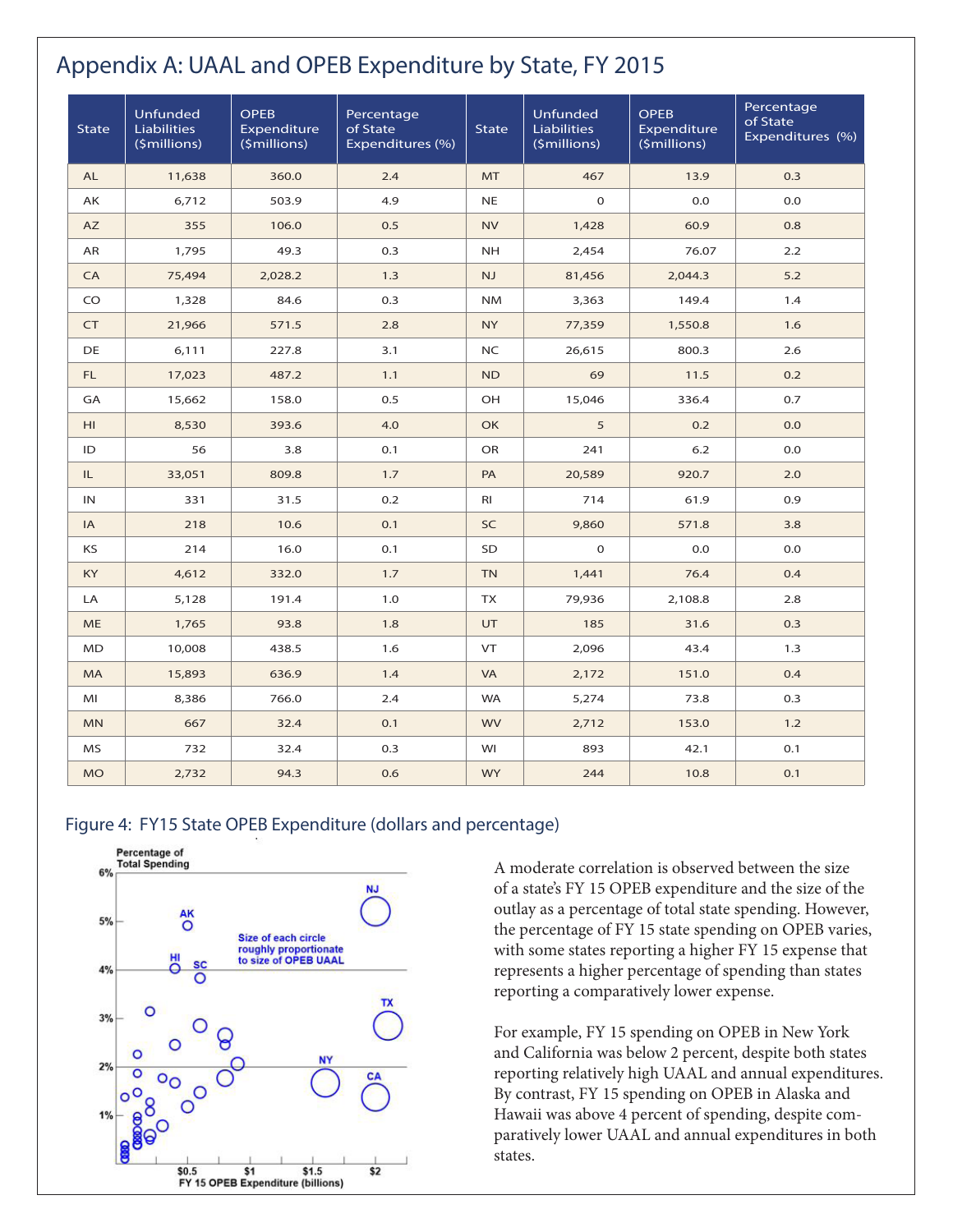#### Appendix B: UAAL and OPEB Expenditure by State, FY 2015

| State     | Agency                                                                             |  |  |  |  |  |
|-----------|------------------------------------------------------------------------------------|--|--|--|--|--|
|           | Alabama State Employees Insurance Board                                            |  |  |  |  |  |
| AL        | Public Education Employees' Health Insurance Plan                                  |  |  |  |  |  |
| AK        | Alaska Department of Administration                                                |  |  |  |  |  |
| AR        | Arkansas Department of Finance & Administration                                    |  |  |  |  |  |
|           | Arizona Department of Administration                                               |  |  |  |  |  |
| <b>AZ</b> | Arizona Public Safety Personnel Retirement System <sup>A</sup>                     |  |  |  |  |  |
|           | Arizona State Retirement System <sup>B</sup>                                       |  |  |  |  |  |
|           | California Public Employees' Retirement System                                     |  |  |  |  |  |
| CA        | California Department of Human Resources                                           |  |  |  |  |  |
| CO        | Colorado Public Employees' Retirement Association                                  |  |  |  |  |  |
|           | <b>State Comptroller's Office</b>                                                  |  |  |  |  |  |
| CT        | <b>Connecticut State Teachers' Retirement Board</b>                                |  |  |  |  |  |
| DE        | <b>State of Delaware Office of Pensions</b>                                        |  |  |  |  |  |
| FL        | Florida Office of Management Services <sup>c</sup>                                 |  |  |  |  |  |
| GA        | GeorgiaDepartmentofCommunityHealth,StateEmployeeHealth<br><b>Benefits Division</b> |  |  |  |  |  |
|           | University System of Georgia Board of Regents                                      |  |  |  |  |  |
| HI        | <b>Employer-Union Health Benefits Trust Fund</b>                                   |  |  |  |  |  |
|           | University of Hawaii                                                               |  |  |  |  |  |
| IA        | Iowa Department of Administrative Services                                         |  |  |  |  |  |
| ID        | Idaho Department of Administration                                                 |  |  |  |  |  |
|           | University of Idaho                                                                |  |  |  |  |  |
| IL        | Illinois Department of Central Management Services                                 |  |  |  |  |  |
|           | Indiana State Personnel Department                                                 |  |  |  |  |  |
| IN        | Indiana State Police                                                               |  |  |  |  |  |
|           | Indiana State Excise Police                                                        |  |  |  |  |  |
|           | Indiana Conservation Officers Health Committee                                     |  |  |  |  |  |
| <b>KS</b> | <b>Kansas Division of Health Care Finance</b>                                      |  |  |  |  |  |
| KY        | Kentucky Retirement Systems                                                        |  |  |  |  |  |
|           | Kentucky Teachers' Retirement System                                               |  |  |  |  |  |
|           | Louisiana Office of Group Benefits                                                 |  |  |  |  |  |
| LA        | Louisiana State University                                                         |  |  |  |  |  |
| ΜA        | Commonwealth of Massachusetts Group Insurance Commission                           |  |  |  |  |  |
| <b>MD</b> | MarylandStateEmployeeandRetireeHealthandWelfareBenefits<br>Program                 |  |  |  |  |  |
| ME        | Maine Division of Employee Health and Benefits                                     |  |  |  |  |  |
| MI        | Michigan Office of Retirement Services                                             |  |  |  |  |  |
| ΜN        | Minnesota Department of Employee Relations                                         |  |  |  |  |  |
|           | Missouri Consolidated Health Care Plan                                             |  |  |  |  |  |
| <b>MO</b> | MoDOT and MSHP Medical and Life Insurance Plan                                     |  |  |  |  |  |
|           | Conservation Employees' Insurance Plan                                             |  |  |  |  |  |

|                | Agency                                                                                       |  |  |  |  |
|----------------|----------------------------------------------------------------------------------------------|--|--|--|--|
| MS             | StateandSchoolEmployees'HealthInsuranceManagementBoard                                       |  |  |  |  |
| <b>MT</b>      | Montana, Department of Administration, Health Care & Benefits<br><b>Division</b>             |  |  |  |  |
|                | <b>Montana University System</b>                                                             |  |  |  |  |
| NC             | North Carolina Department of State Treasurer                                                 |  |  |  |  |
| <b>ND</b>      | North Dakota Public Employees' Retirement System                                             |  |  |  |  |
| NΗ             | New Hampshire Department of Administrative Services                                          |  |  |  |  |
|                | New Hampshire Retirement System <sup>D</sup>                                                 |  |  |  |  |
| <b>NJ</b>      | Division of Pensions & Benefits                                                              |  |  |  |  |
| ΝM             | New Mexico Retiree Health Care Authority                                                     |  |  |  |  |
| <b>NV</b>      | Board of the Public Employees' Benefit Program                                               |  |  |  |  |
| NY.            | New York State Health Insurance Program                                                      |  |  |  |  |
|                | <b>State University of New York</b>                                                          |  |  |  |  |
|                | Ohio Police & Fire Pension Fund                                                              |  |  |  |  |
|                | Ohio Public Employees' Retirement System                                                     |  |  |  |  |
| OH             | Ohio School Employees' Retirement System                                                     |  |  |  |  |
|                | Ohio State Highway Employees' Retirement System                                              |  |  |  |  |
|                | Ohio State Teachers' Retirement System                                                       |  |  |  |  |
| OK             | OklahomaOfficeofManagementandEnterpriseServices,Employees<br><b>Group Insurance Division</b> |  |  |  |  |
| <b>OR</b>      | Oregon Public Employees' Retirement System                                                   |  |  |  |  |
|                | Oregon Public Employees Benefit Board                                                        |  |  |  |  |
| PA             | Pennsylvania Employee Benefits Trust Fund                                                    |  |  |  |  |
| R <sub>l</sub> | Rhodelsland State Employees' and Electing Teachers OPEB System                               |  |  |  |  |
| SC             | SouthCarolinaPublicEmployeeBenefitAuthority,InsuranceBenefits<br>Division                    |  |  |  |  |
| <b>TN</b>      | Tennessee Department of Finance & Administration                                             |  |  |  |  |
|                | <b>Employees' Retirement System of Texas</b>                                                 |  |  |  |  |
| <b>TX</b>      | Teacher Retirement System of Texas                                                           |  |  |  |  |
|                | Texas A&M                                                                                    |  |  |  |  |
|                | University of Texas                                                                          |  |  |  |  |
| UT             | <b>Utah Retirement Systems</b>                                                               |  |  |  |  |
| VA             | Virginia Department of Human Resource Management                                             |  |  |  |  |
|                | Virginia Retirement System <sup>e</sup>                                                      |  |  |  |  |
| VT             | Vermont Office of the State Treasurer                                                        |  |  |  |  |
| <b>WA</b>      | WashingtonStateHealthCareAuthority,PublicEmployees'Benefits<br>Board                         |  |  |  |  |
| WI             | Department of Employee Trust Funds                                                           |  |  |  |  |
|                | Wisconsin Group Insurance Board                                                              |  |  |  |  |
| WV             | West Virginia Public Employees Insurance Agency                                              |  |  |  |  |
| <b>WY</b>      | Wyoming Department of Administration and Information                                         |  |  |  |  |

Eligible retirees of plans for public safety officers, corrections officers, and elected officials receive a retiree health insurance premium subsidy, equal to a fixed dollar contribution set by statute. A.

- In additional to sponsoring health insurance coverage for all eligible Arizona public employees and their dependents, the Arizona State Retirement System provides a retiree health insurance premium supplement to all retired and disabled ASRS members with at least 5 years of service credit. B.
- Eligible retirees of the Florida Retirement System (an agency within the Office of Management Services) receive a formula based health insurance subsidy based on years of creditable service at retirement multiplied by \$5 (with a minimum of \$30 and a maximum of \$150 per month). C.
- The New Hampshire Retirement System provides a medical insurance subsidy to qualified retirees of closed plans for state employees, teachers, public safety officers, and members of participating political subdivisions. D.
- The Virginia Retirement System provides a tax-free reimbursement for the portion of health insurance premiums eligible retirees pay for single coverage under qualified health insurance plans. E.